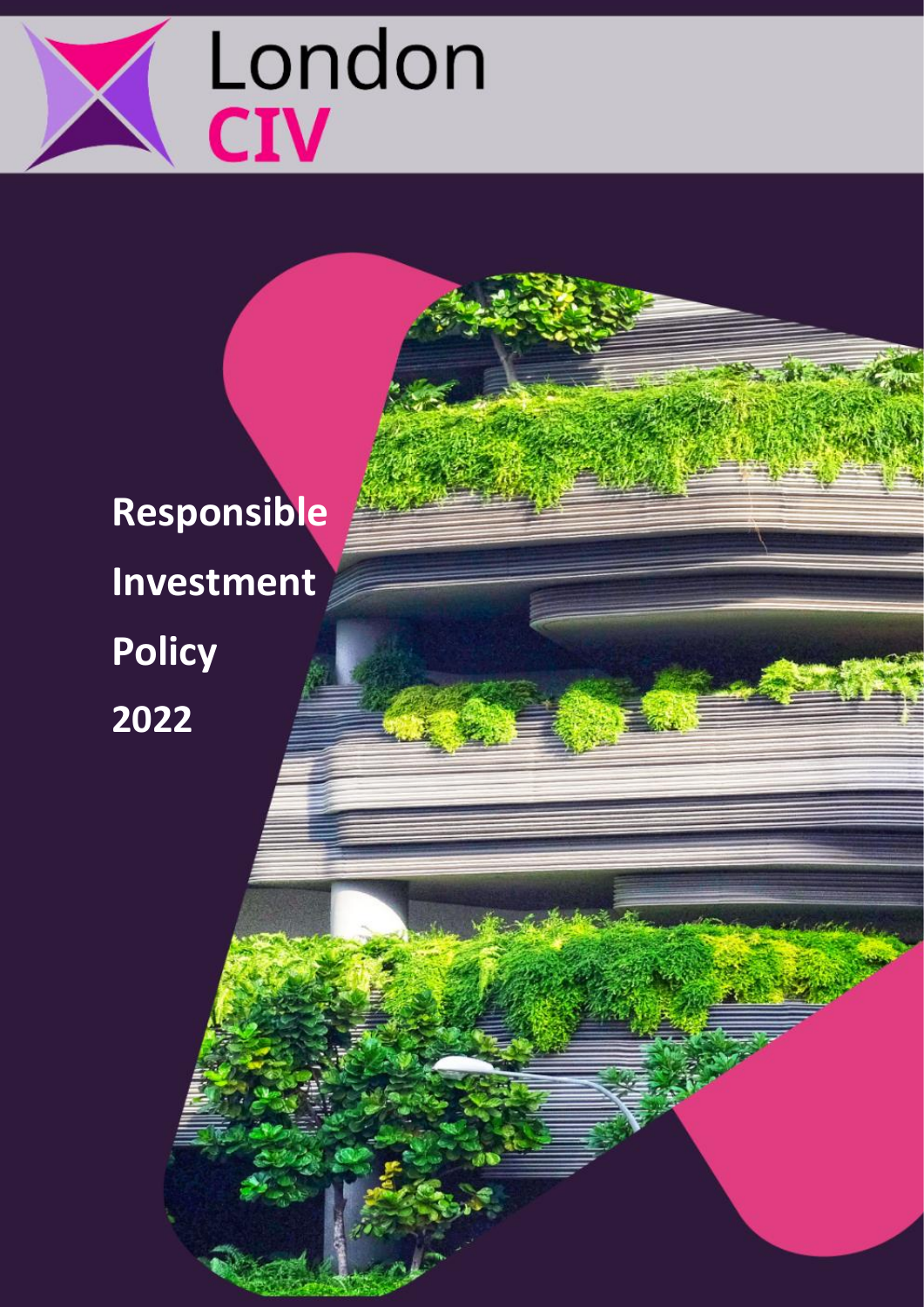

 $\mathcal{L}_{\rm{L}}$  and

 $\bigcirc$ 

## Contents

| 1. |  |  |  |
|----|--|--|--|
| 2. |  |  |  |
| 3. |  |  |  |
|    |  |  |  |
|    |  |  |  |
| 1. |  |  |  |
| 2. |  |  |  |
| 3. |  |  |  |
|    |  |  |  |
|    |  |  |  |
|    |  |  |  |
|    |  |  |  |
|    |  |  |  |
|    |  |  |  |
|    |  |  |  |

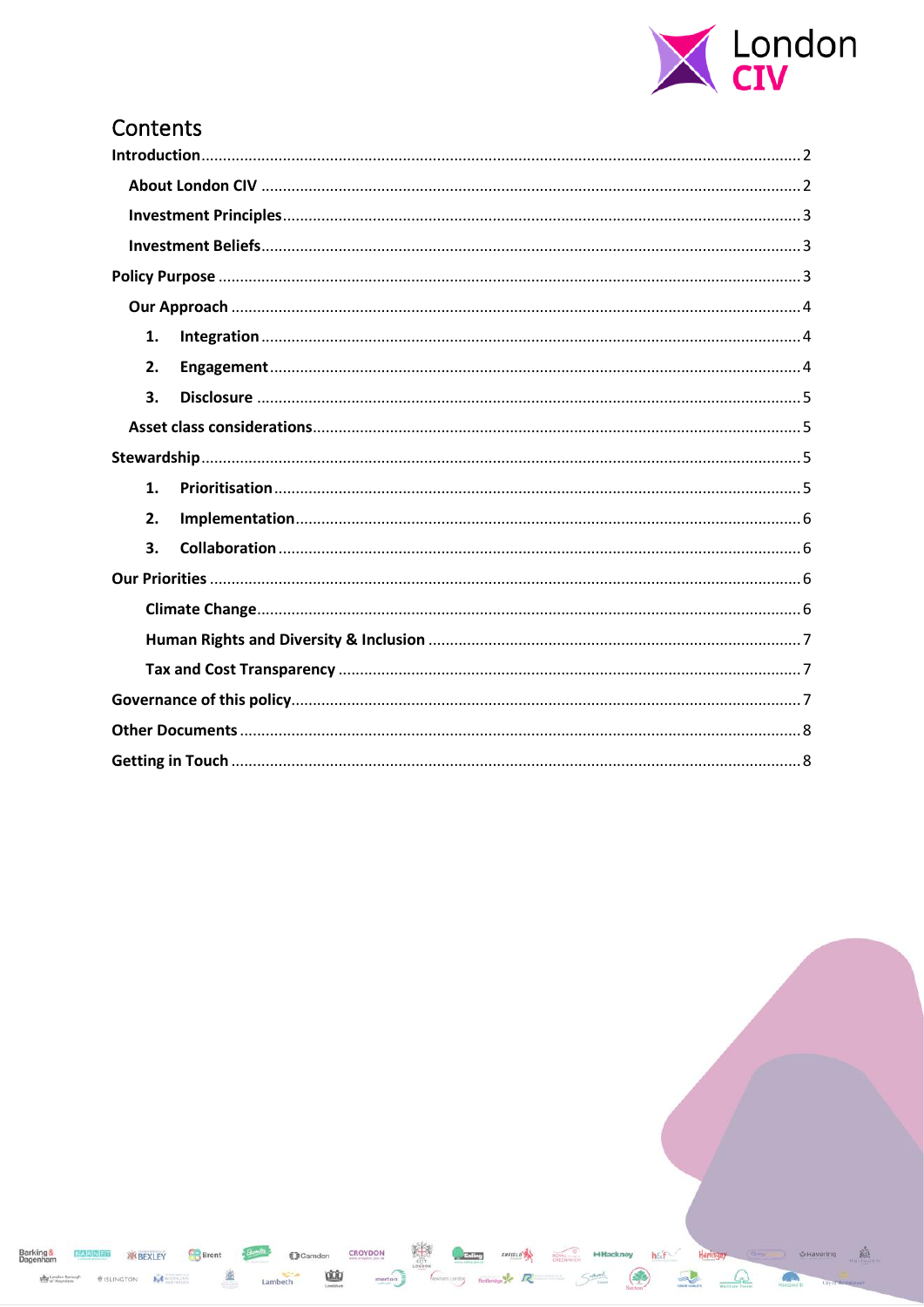

# <span id="page-2-0"></span>Introduction

### <span id="page-2-1"></span>About London CIV

The London LGPS CIV Limited [\(London CIV\)](https://londonciv.org.uk/) was authorised in 2015 to provide pooling solutions to the 32 Local Government Pension Scheme (LGPS) Funds ("the Client Funds") in London valued at £44bn (3/21) collectively. As of 31 December 2021, the total pooled assets were £27bn, split between £14bn active investments and £13bn in passive investments managed by Legal & General Investment Management and Blackrock but invested following fee negotiations conducted by London CIV on behalf of Client Funds.

Our clients are also our shareholders and we work collaboratively to deliver our agreed purpose which is: "To be the LGPS pool for London to enable the London Local Authorities to achieve their pooling requirements".



<span id="page-2-2"></span>We would like to acknowledge the continued support from our Clients on responsible investment, stewardship and climate change. Our shared commitment to minimising the financial and social risks of ESG factors enables us to generate sustainable returns and drive change together.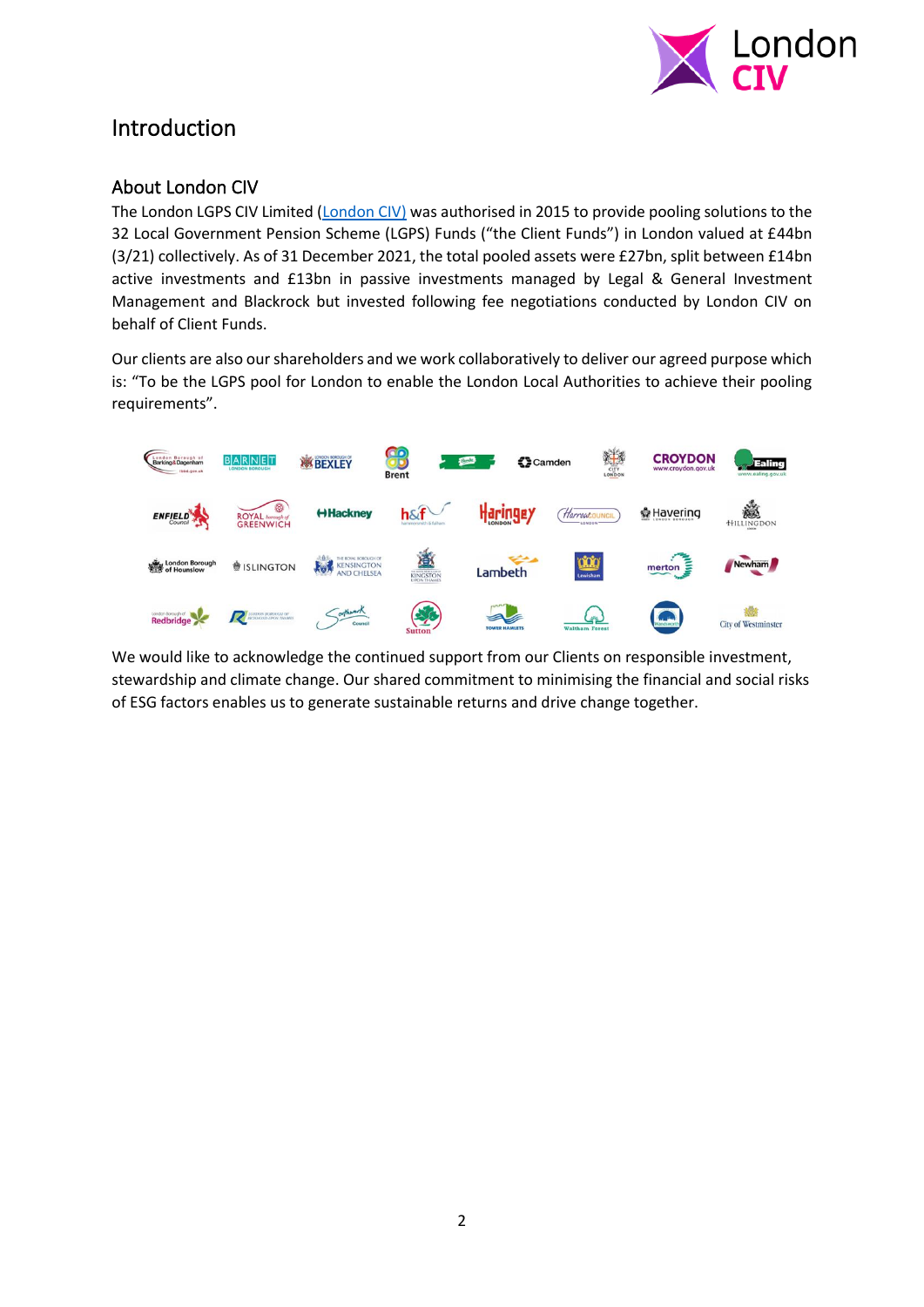

# Investment Principles

### <span id="page-3-0"></span>London CIV Statement of Investment Beliefs

Our Investment Beliefs direct our investment practices in alignment with London CIV's purpose and vision, specifically to collaborate with Client Funds and help them achieve their pooling requirements and deliver value for Londoners through long-term and sustainable investment strategies.

The Beliefs help us define how we create value for Client Funds in the context of future uncertainty, risk and opportunity. They also help us make practical decisions about the suitability of investment strategies, selection and monitoring of investment managers and pooled funds, performance objectives and the integration of best practice in sustainable investment and active ownership.

Recognising how important all stakeholders are in translating beliefs into practice, we have worked together to develop the Investment Beliefs and ensure they are aligned to our cultural values. Working with external investment managers to achieve delivery of these Beliefs is central to our role.

- <span id="page-3-1"></span>1. Long term investors earn better returns net of costs.
- 2. Careful calibration of risk against objectives, together with robust risk management, leads to better risk-adjusted returns.
- 3. Responsible Investment improves outcomes, mitigates risks and creates opportunities through:
	- a. Good corporate governance
	- b. Active stewardship and collective engagement
	- c. Effective management of climate change risk
	- d. Promoting diversity and inclusion
- 4. Providing value for money is critical and it is essential to manage fees and costs.
- 5. Collaboration, clear objectives, robust research and evidence-based decisionmaking adds value.
- 6. Targeting opportunities across the public and private asset markets is aligned to the needs of Client Funds.

# Policy Purpose

The purpose of the Responsible Investment Policy ("the Policy") is to detail the framework governing London CIV's Responsible Investment approach. The policy structures our overarching responsible investment process and provides a reference point for the mechanisms in place to manage ESG risks and opportunities throughout our investment process. This policy should be read in conjunction with our [Climate Policy,](https://londonciv.org.uk/block/download/3173/file) [Stewardship Policy](https://londonciv.org.uk/block/download/3560/file) and Voting Guidelines for specific area guidance.

<span id="page-3-2"></span>This document is written for London CIV's stakeholders including our clients, members of staff, and underlying fund managers. This policy was approved by the Investment Oversight Committee (IOC). London CIV's Responsible Investment team is responsible for the implementation and maintenance of this policy.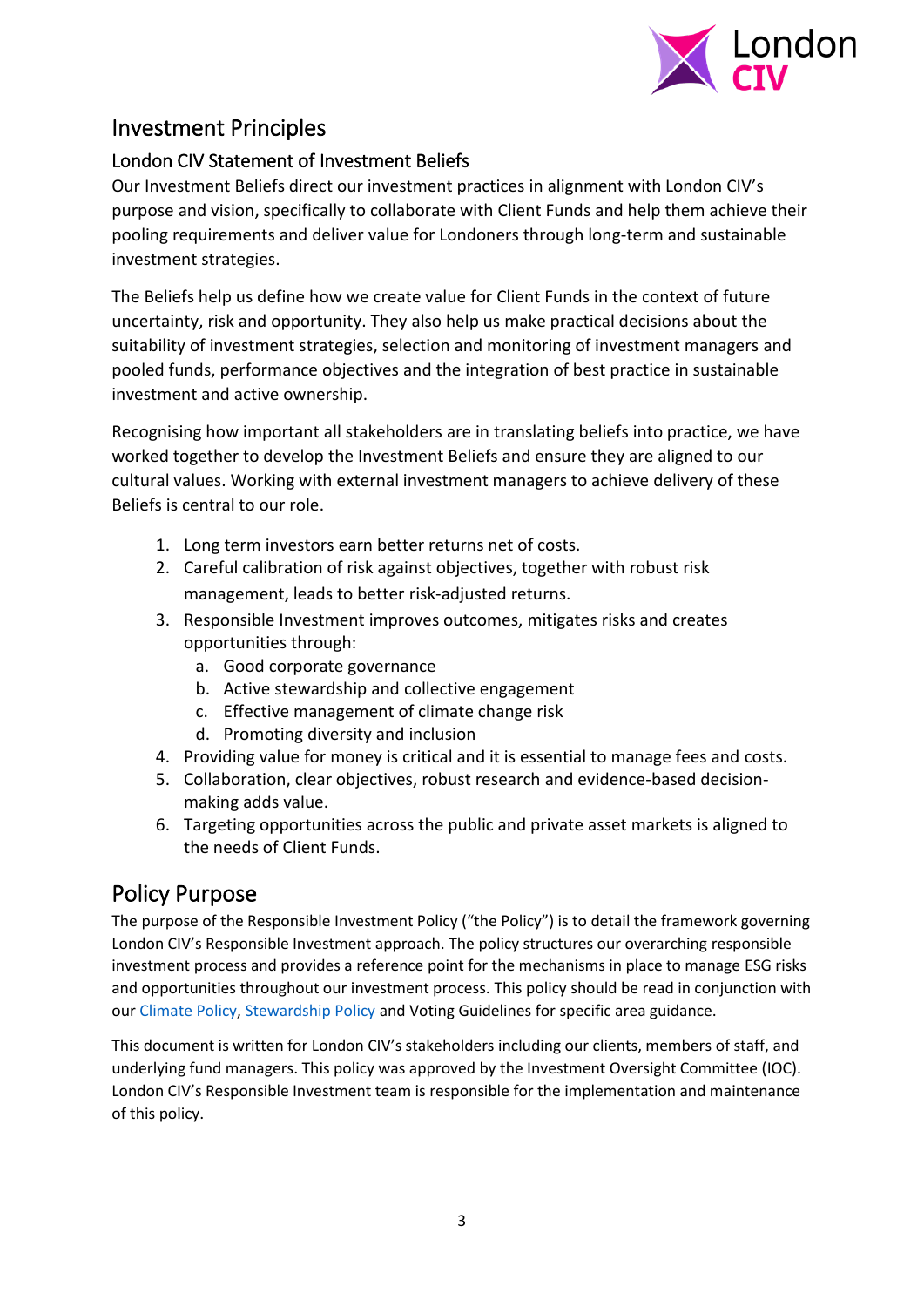

#### **Our Approach**

London CIV believe responsible investment is not only a **moral imperative** but an **economic necessity**. We believe that in order to safeguard the interest of our clients and members, we must acknowledge that climate-related risks and broader ESG factors are a source of financial risk. We strive to integrate ESG considerations into our investment decisions and active ownership and support a data-led and transparent process. Our vision is to be a best-in-class asset pool that delivers value for Londoners through long-term sustainable investment strategies. London CIV further define ESG factors as the following:

- **Environmental -** Issues related to the conservation of the natural world and ecosystems, namely: carbon emissions and climate crisis, pollution of air and water, biodiversity, deforestation, energy efficiency, waste management, and water risks.
- **Social -** Issues related to people and the society, such as: human rights, inequality, human capital management, digitalisation, health and wellbeing.
- Governance Issues related to standards for running a company, such as: tax, board composition, diversity and inclusion, renumeration, cyber security, anti-bribery, and corruption.

London CIV's responsible investment approach is pinpointed by three key steps.



#### 1. Integration

<span id="page-4-0"></span>We believe that by integrating responsible investment into investment decisions and our product designs, we can mitigate potential ESG risks and enhance portfolio resilience. We seek to design products that most importantly meet our duty of care by delivering the right risk-adjusted returns but can also deliver positive climate and social benefits. Integration of ESG considerations is introduced during the product development process to ensure ESG risk is factored in at both the product and portfolio level. ESG questionnaires are sent to managers before the selection process where the approach of the manager and their own corporate governance are assessed to indicate how advanced the manager's approach to ESG integration is. Due diligence meetings are conducted prior to appointment and quarterly meetings are held once managers have been selected as detailed in our Stewardship Policy.

#### 2. Engagement

<span id="page-4-1"></span>We expect companies in our portfolio to demonstrate their resilience against climate change and their responsibility for social considerations in their value chain. As a member of Local Authority Pension Fund Forum ("LAPFF"), London CIV works with our fund managers to ensure that they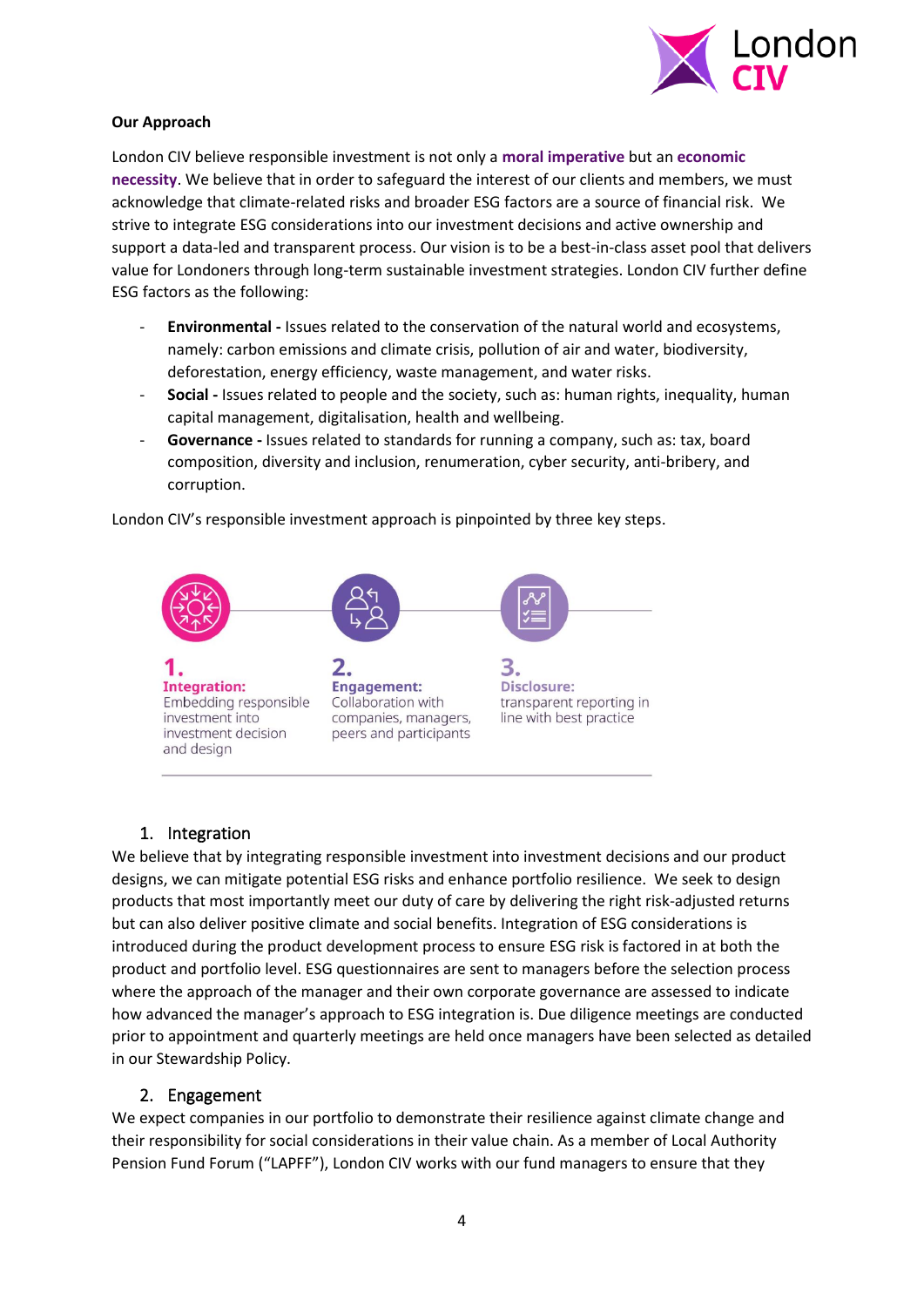

exercise our rights in line with our responsible investment and engagement policies and in accordance with LAPFF guidelines. To further strengthen our voting and engagement process, we work with our voting and engagement partner Hermes EOS (EOS) to use our shareholder rights to maximise shareholder value. Our strategy is engagement over exclusion, we believe rather than excluding companies and sectors which are deemed problematic, we can use our influence to improve a company's ESG performance. We have introduced an escalation strategy as detailed in our Stewardship Policy.

#### 3. Disclosure

<span id="page-5-0"></span>London CIV have developed and implemented a robust monitoring and accountability mechanism to enhance transparency and reporting quality. We believe accurate and timely ESG disclosure is central to the effective implementation of commitments set out in this policy. London CIV is currently reporting on the following:

| <b>ESG Disclosures</b>                                                                                    | <b>Frequency</b> |
|-----------------------------------------------------------------------------------------------------------|------------------|
| Quarterly Investment Reports <sup>1</sup> - ESG commentaries, voting and climate<br>metrics at fund level | Quarterly        |
| <b>Stewardship Outcomes Report</b>                                                                        | Annually         |
| <b>TCFD Report</b>                                                                                        | Annually         |
| SRD II                                                                                                    | Annually         |
| <b>UN PRI</b>                                                                                             | Annually         |

#### <span id="page-5-1"></span>Asset class considerations

Our responsible investment responsibilities extend to all funds held by London CIV. We recognise asset classes such as private markets and infrastructure can be more challenging due to limitation in ESG data and access. Recognising this, we have tailored our approach to each asset class which is detailed in our Stewardship Policy.

## <span id="page-5-2"></span>Stewardship

London CIV take a collaborative and collective approach to stewardship through engagement with investment managers, companies, regulators, peers, and market participants. We believe active ownership is a vital mechanism in managing risk and maximising triple bottom line (investment, social and environmental outcomes) returns. We have published our Stewardship Policy [Link] which details of our active stewardship approach. Our Stewardship Policy is designed to govern our approach to setting stewardship priorities and use of active ownership to drive real-world outcomes at scale. This policy is intended to inform our managers and suppliers about our main concerns and expectations across all ESG factors. As a signatory of the FRC's UK Stewardship Code and the UN PRI we are committed to following guidance of best stewardship practices. Our stewardship approach is summarised below:

#### 1. Prioritisation

<span id="page-5-3"></span>We believe we must prioritise stewardship themes that are the most material to our portfolio while acknowledging emerging themes. We identify and prioritise our key stewardship themes in five ways:

 $1$  Report is only available to investors of each fund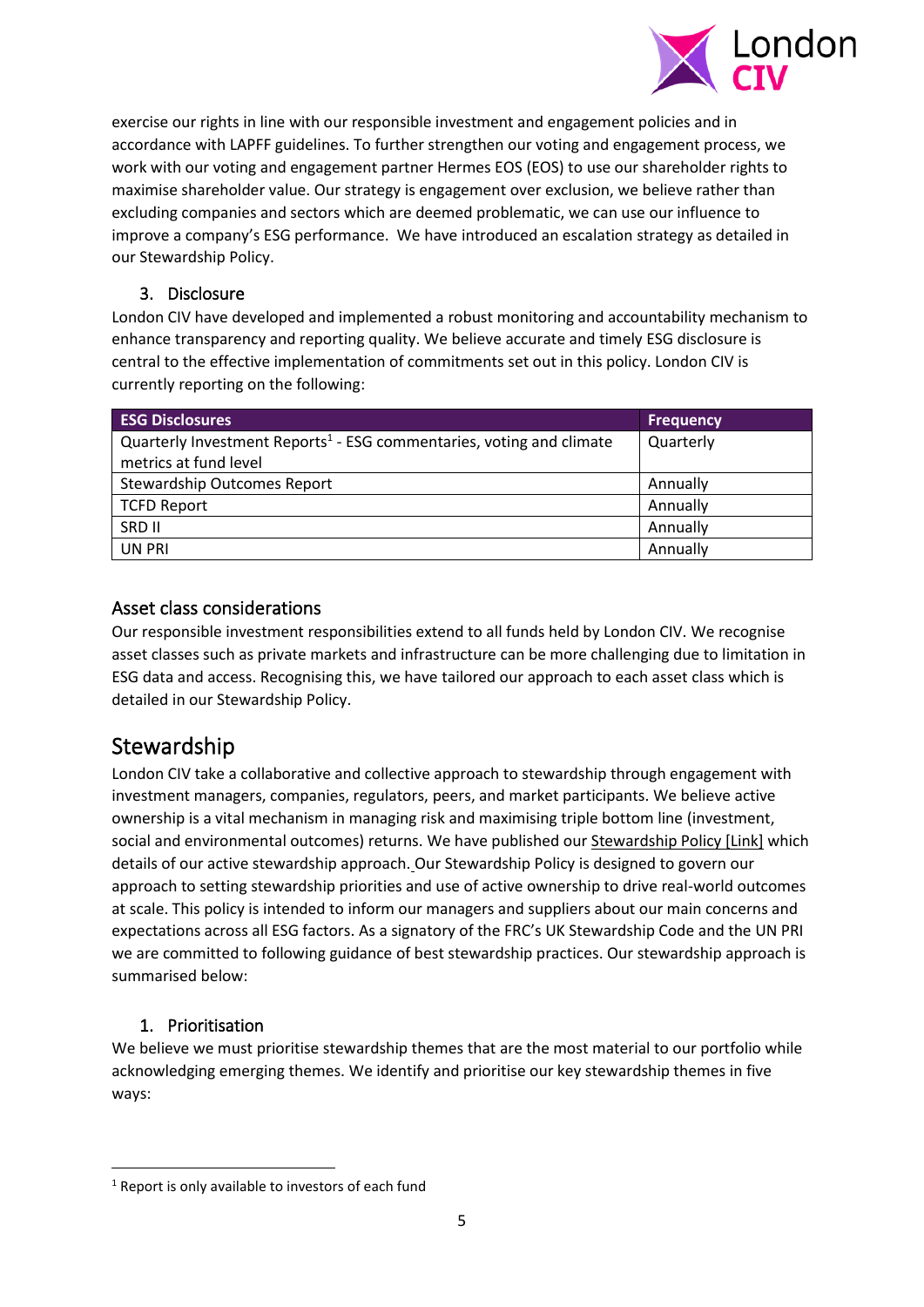

- 1. Identifying **global drivers** including macro risks, policy and regulation as well as stakeholder priorities.
- 2. Assessing **company drivers** unique to London CIV including asset specific risk, client priorities, our holdings and investments as well as where we can have influence.
- 3. Recognising **social materiality** in terms of which issues will have the biggest impact on the world around us.
- 4. Calculating **financial materiality** in terms of which issues will have the biggest impact on our returns.
- 5. Responding **reactively** to unforeseen events after a specific and significant incident. Where an issue is prioritised based on our exposure and the probability of a successful outcome.

#### 2. Implementation

<span id="page-6-0"></span>As active stewards, we seek to utilise the rights and position of ownership to influence the activities and behaviour of investee companies. We believe voting and engagement practices are interlinked and feed into each other; one can be the initiator or the complementary tool of the other, both should be used as effective tools to support long-term value creation. We have published our **Voting Guidelines** [insert link] which encapsulates our position in key ESG themes. We work with Hermes EOS to consolidate and harmonise our voting activities and to ensure LAPFF alignment. For engagement, we take a collaborative approach which will be summarised in the next section.

#### 3. Collaboration

<span id="page-6-1"></span>We believe collaborating with other like-minded institutional investors and service providers is an effective way to pool knowledge and information as well as share costs and risks to influence corporate management. By working with our fund managers, companies, our voting and engagement manager, clients and peers we are able to:

- 1. **Build knowledge and skills:** through collective expertise on highly complex issues, enabling us to approach companies operating in challenging environments or covering a range of economic, regulatory, and cultural markets.
- 2. **Increase efficiency**: to avoid duplication of effort by sharing tasks and responsibilities.
- 3. **Enhance power and legitimacy:** through the collective reputation, size and weight of members which are difficult for companies to ignore

By engaging companies with a unified voice, we can more effectively communicate our concerns to corporate management. The result is typically a more informed and constructive dialogue.

## <span id="page-6-2"></span>Our Priorities

By utilising our prioritisation methodology highlighted in our **Stewardship Policy** London CIV have identified the below three key stewardship themes for engagement. These priorities were selected due to the financial impact these issues pose and the influence we believe we can have.

#### <span id="page-6-3"></span>Climate Change

Due to the materiality of climate change risk, London CIV have a standalone **Climate Change Policy,**  which details our objectives and expectations on companies. London CIV have also committed to become a net zero entity by 2040 in line with the Paris Agreement objectives to limit global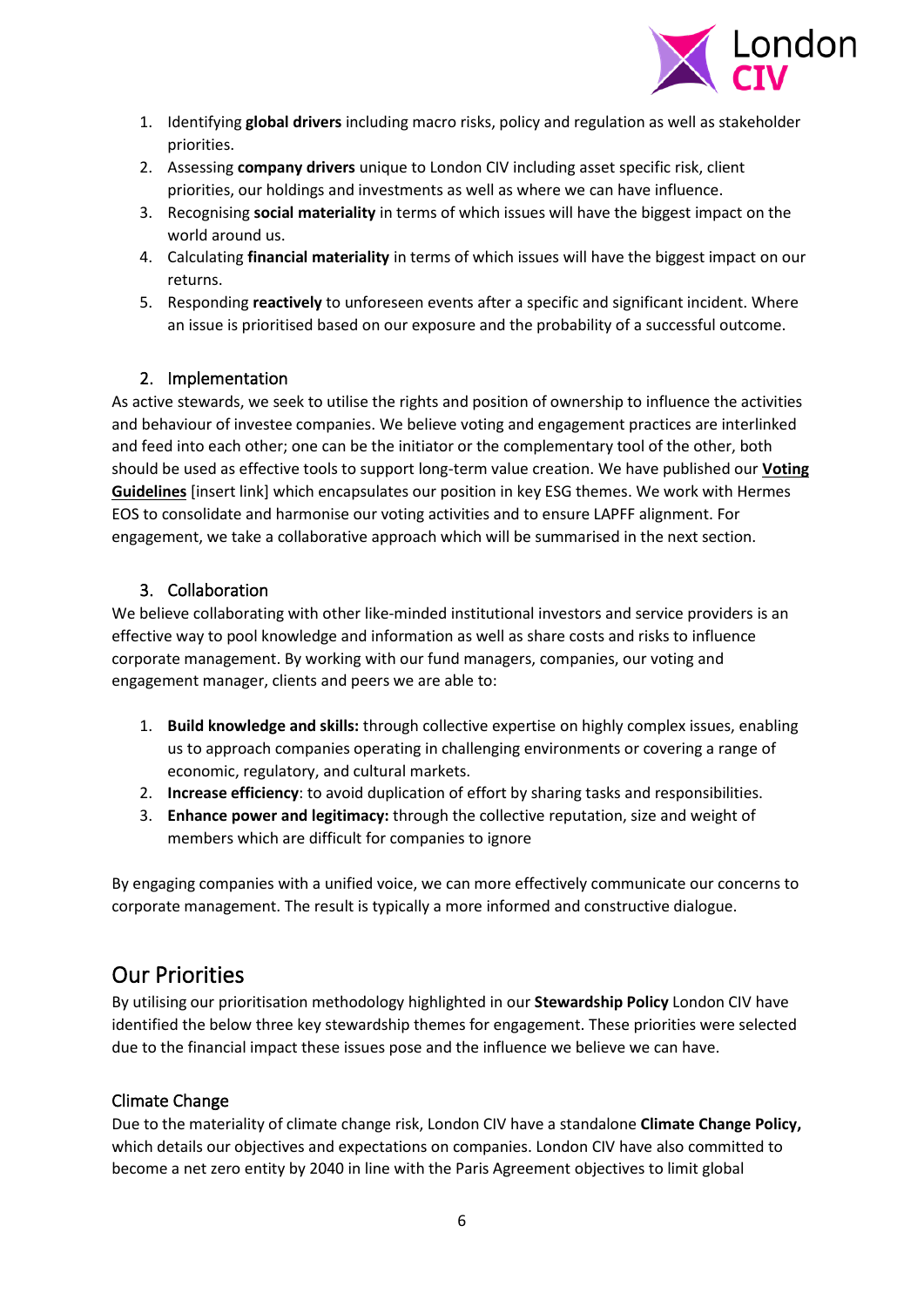

temperature rise below 1.5°C. In line with our ambition, we are committed to becoming a net zero company operationally as early as 2025. Addressing climate change is major part of our duty of care to clients and a strategic investment priority for London CIV. As all companies are subject to physical, transition risks or both, we expect all companies to report on climate change risks in line with the Task Force on Climate Related Financial Disclosures ("TCFD") and at least disclose their carbon footprint. We calculate our own climate risk working with our partner S&P Trucost and support the Transition Pathway Initiative using both resources to engage with our material holdings.

#### <span id="page-7-0"></span>Human Rights and Diversity & Inclusion

As institutional investors, London CIV have a responsibility to respect human rights as formalised by the UN and the Office of Enforcement and Compliance Assurance ("OECA") in 2011. Increasing visibility and urgency around many human rights issues coupled with a better understanding of our role and responsibility in shaping real-world outcomes across our investment activities has increased expectations on the protection of human rights. Our approach to managing human rights issues applies to all our themes relating to people. We believe that by meeting international standards and preventing and mitigating actual and potentially negative outcomes for people leads to better financial risk management and helps to align activities with the evolving demands of beneficiaries, clients and regulators.

Under the same umbrella of People, Diversity and Inclusion is a basic component of human rights. It is an essential element of sound corporate governance, critical to a well-functioning organisation and needed to attract and retain a quality workforce. Companies with strong gender and ethnic diversity outperform peers when measured by return on equity and other traditional financial metrics. Diversity also helps to reduce company-specific risk in the long term, leading to a lower cost of capital. As a result of we expect companies to disclose information on diversity. We are a member of the Diversity Project, Asset Owners Diversity Working Group and Investor Alliance for Human Rights.

#### <span id="page-7-1"></span>Tax and Cost Transparency

Rising inequality has increased scrutiny over tax and cost systems. London CIV promotes a fair and transparent approach as a way for corporations to contribute to the economies in which they operate and asset managers to demonstrate value for money. Tax avoidance has a serious knock-on effect on society as governments are less able to fund schools, hospitals and other vital public services. Pensioners also lose out from lower investment in services over their lifetimes. London CIV endorses the Cost Transparency Initiative ("CTI") and believe that greater cost management and cost transparency will help our clients' beneficiaries achieve a better income in retirement. Our managers are required to provide standardised cost and charges information which enables us to make clear cost comparisons across different investment platforms and challenge asset managers on cost and performance to seek better value for our clients.

## <span id="page-7-2"></span>Governance of this policy

This policy is developed by the Responsible Investment team and will be reviewed. The integration of ESG considerations in manager selection, monitoring and management is explicit in all roles within the Investment Team. Overall responsible investment development and operational accountability is led by the Head of Responsible Investment ("HRI") who reports to the Chief Investment Officer ("CIO") and is supported by two Responsible Investment Managers each responsible for Climate and Stewardship. This policy is recommended by the CIO. The development of this policy has been supported by key stakeholders specifically through the support of the Responsible Investment Reference Group ("RIRG"), membership of which includes representatives from Client Funds, London